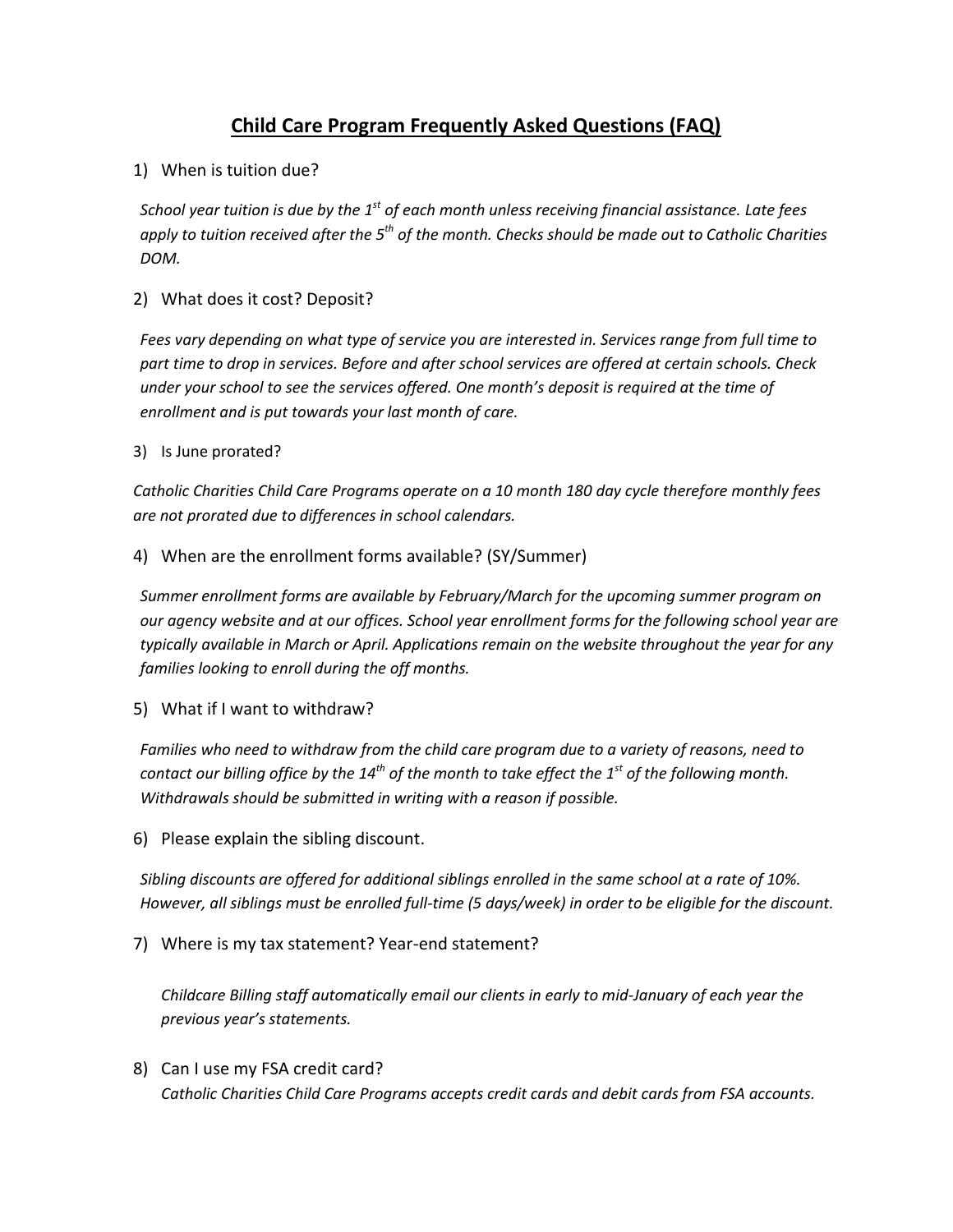- 9) When will I get confirmation that my child is enrolled? *Catholic Charities Child Care asks that you email or call us to inquire as to whether we have received your application. Applications are taken on a first come first serve basis.*
- 10) Does Catholic Charities provide monetary assistance for families who have trouble paying for childcare? What if I need assistance?

*Catholic Charities works with the local Child Care Resource and Referral (CCR&R) agencies within each county to help with those families in need of financial assistance for their child care. Families in need of assistance must reach out to their county CCR&R to begin the process and complete the Catholic Charities enrollment form. Once approved, families are required to swipe in their child's attendance daily and pay their applicable copay. Consistent attendance is required in order to maintain state assistance.*

# 11) Who do I contact if I want to change my authorized pick-up people?

*Families in need of updating or changing their authorized pick-up people must notify the Site Supervisor at the program and put the change in writing so the program can have the most updated information. The changes are given to the billing office for entering into our software system. Anyone who is not listed on the enrollment form or given in writing will not be approved. All pick-ups are required to show a valid driver's license to verify their identification.*

#### 12) What is the ratio of counselors to children?

*Catholic Charities Child Care Programs follows state licensing ratios of 1 counselor to 15 children; however programs typically have additional staff meeting a ratio of 1:12.* 

#### 13) Where do I pick up/drop off my child?

*Each child care program utilizes shared space in the public schools it operates. Program specific drop off/pick up locations are listed in the enrollment form. Most programs operate in an all-purpose room or gym. A parent area is displayed in each program where you will find the sign in and out sheet along with other important information.*

#### 14) What are the hours?

*Catholic Charities Child Care Programs offer before school programs from 7:00 am until school begins and aftercare programs from dismissal time until 5:30 pm, 6:00 pm or 6:30 pm (depending on the school). Care is also offered on early dismissal days from the dismissal time until program ends. Each program follows their school district calendar and will be closed when school is closed. Summer programming is offered in several areas for those families in need of summer care.*

15) Is there a homework club?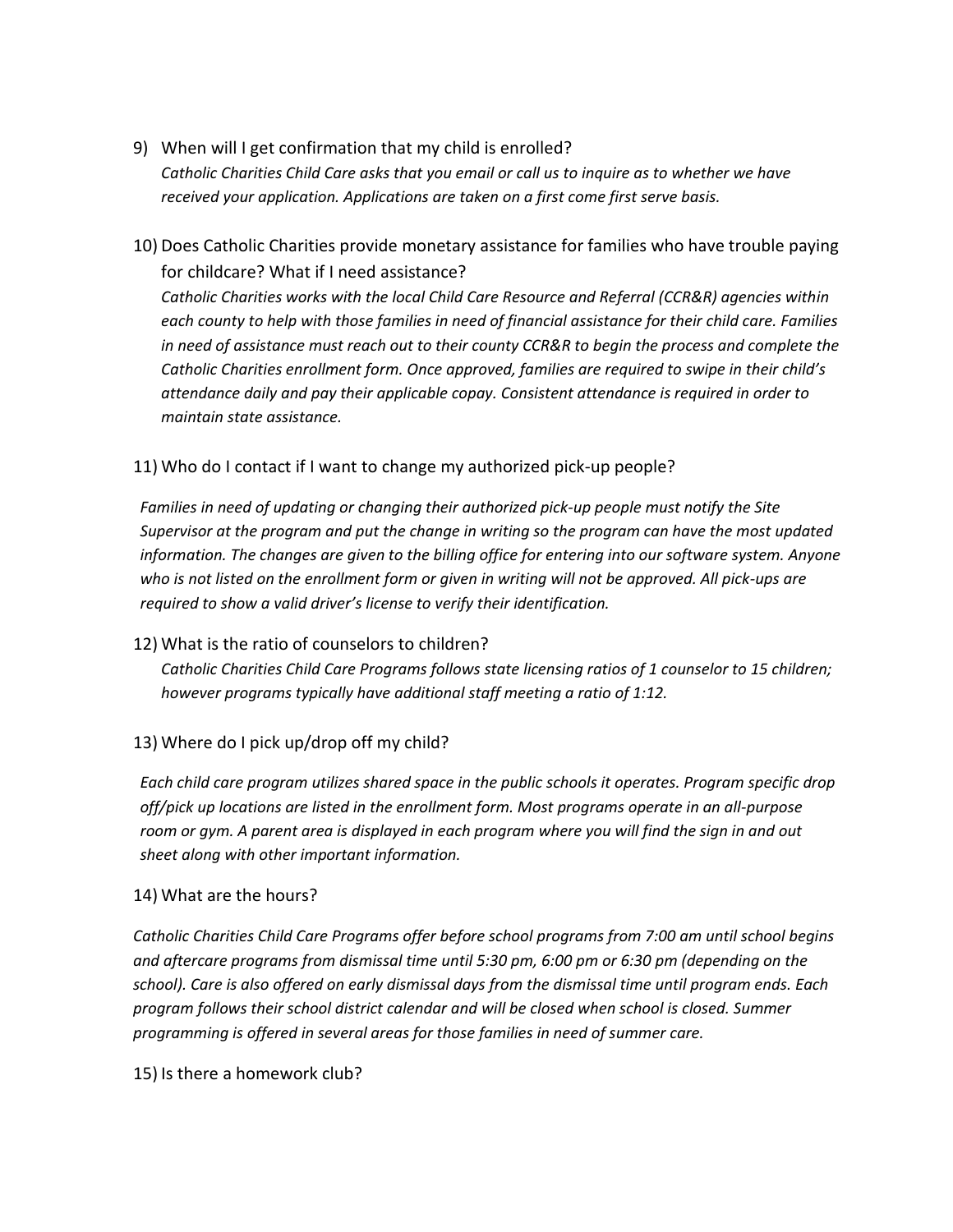*Each program offers a homework club for children to participate in to complete their homework or studying. Parents interested in having their child participate should speak to their Site Supervisor. A homework club form is completed in an effort to be aware of the needs of each individual child.* 

16) What is the school site number?

*Program site numbers are available at each program and within our enrollment forms. Families can also email our programs.* 

17) Do you provide care on half days?

*Catholic Charities Child Care Programs operate following the school district calendar and operate on early dismissal days until 6:00 or 6:30 pm. There is no additional charge for this service. Services are not offered on early dismissal days due to emergencies or inclement weather.*

18) Wait list?

*Occasionally our child care programs have to maintain a waiting list due to space, staffing, or licensing capacity. Families who are placed on a waiting list are first come first serve. Families can reach out to our billing office to confirm their waiting list status as needed.* 

19) What types of activities do the children do at aftercare?

*Children participate in a variety of activities throughout the program hours. Aftercare programs offer a daily schedule that incorporates: a nutritious snack, homework club/homework assistance, outside or free play, and activities focused around math, arts and crafts, science, physical activity, cultural diversity, and community service/enrichment. Schedules vary due to the needs of each program and its availability of school space.* 

20) Do I need to bring a snack?

*A nutritious snack is offered at every aftercare program and a small breakfast is offered at before school programs. Children may bring in their own snacks however our state licensing body encourages healthy snacks and no sugar sweetened beverages following the federal food program guidelines.*

21) Do I need to tell Transportation? Does my child's teacher need to know?

*Most school districts require our programs to provide a list of students participating in our school age programs. Parents/guardians should ensure their school is aware their child is participating in our program especially those that are part time or utilize drop in services. Teachers should also be informed so they may ensure your child is going to the proper place after school dismisses.*

22) Does the program provide Catholic education or activities? Does my child need to be Catholic?